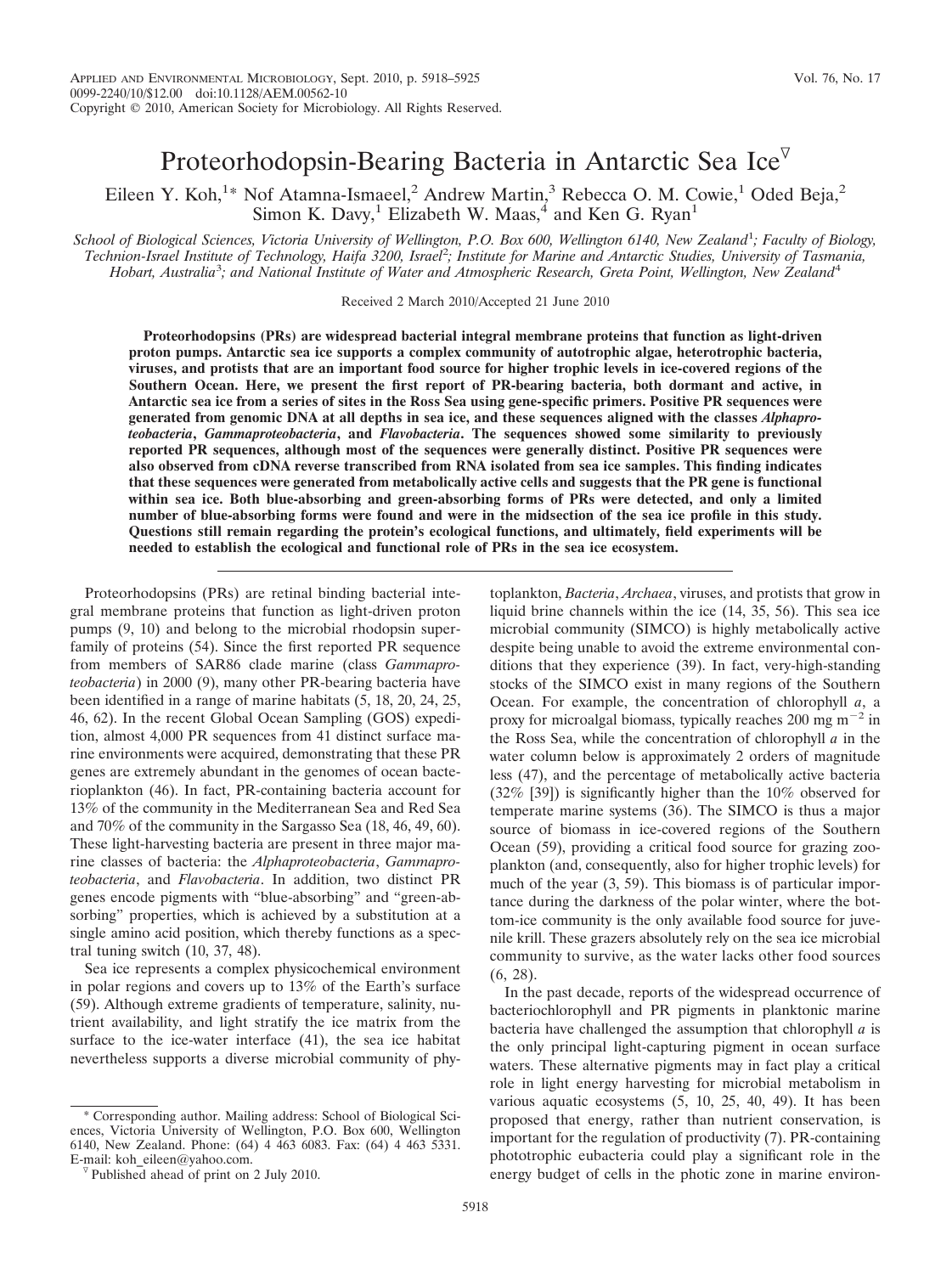

FIG. 1. Ross Sea region, Antarctica, showing the locations of Terra Nova Bay (TNB), Granite Harbor (GH), Cape Roberts (CR), Cape Evans (CE), and McMurdo Station (MCM) sampling sites.

ments (15). PR sequences have been detected in the Southern Ocean (9), but to our knowledge, there have been no reports of PR-bearing bacteria within the sea ice matrix.

The majority of the microbial rhodopsin genes found in oceanic samples have been detected by environmental sequencing (30, 46, 48, 60). We have used degenerate PR gene primers (5) in this study to positively identify PR-bearing operational taxonomic units (OTUs) from sea ice. Also, specific bacterial mRNA can now be detected from extracted nucleic acids and used to examine gene expression and, thus, infer metabolic activity (8). With this in mind, we have generated cDNA from RNA extracted from sea ice samples. From these observations, we deduce that PR-bearing bacteria are present in sea ice and may be actively contributing to the ecosystem within this extreme microenvironment.

### **MATERIALS AND METHODS**

**Sampling strategy.** Environmental samples consisting of sea ice and brine were collected from five locations in the Ross Sea Region of Antarctica (Fig. 1), Terra Nova Bay (TNB) (74°38′S, 164°13′E), Granite Harbor (GH) (77°1′S, 162°52'E), Cape Roberts (CR) (77°1'S, 163°10'E), Cape Evans (CE) (77°38'S, 166°24'E), and McMurdo Sound (MCM) (77°51'S, 166°40'E), during the austral summers of 2007 and 2008. The sites span 300 km along the western coast of the Ross Sea.

A series of cores 180 to 240 cm long with a 13-cm diameter (Fig. 2B) were extracted at each site with a powered ice corer (Kovacs) according to previously



FIG. 2. (A) A 1-m-diameter by 2.3-m-thick cylinder drilled from Antarctic sea ice to make a SCUBA access hole at Terra Nova Bay. (B) Bottom section of a 13-cm-diameter ice core sample typical of those that we used in our sampling program. The brown coloration on the bottom of the ice at the ice-water interface is due to the high concentration of algal and bacterial cells forming a layer that can be up to 10-cm thick.

described techniques (47). To obtain bacterial cells, 20- to 30-cm sections of sea ice were cut from the top, middle, and bottom of each core and transferred directly into black plastic bags to minimize light exposure. The center of each core section was removed using sterile techniques and subsequently melted overnight in a sterile black plastic box with added autoclaved  $0.22$ - $\mu$ m-filtered seawater. Brine was collected at TNB and GH by drilling holes to three different depths corresponding to the season's ice thickness of one-quarter, one-third, and one-half with the powered corer. The holes were covered with a dark sheet to reduce light exposure during brine drainage  $(\sim 15$  to 30 min). A sterile 50-ml Falcon tube (BD Biosciences) was used to manually collect liquid brine from each hole.

All melted sea ice and brine samples were filtered onto  $0.22$ - $\mu$ m mixedcellulose acetate filters (Pall Life Sciences) using a diaphragm vacuum pump. A 1-ml aliquot was taken from the concentrated liquid above each filter, stored in 25% glycerol, and kept in liquid nitrogen until further analysis. Samples for RNA studies were melted and filtered through 0.2-um polycarbonate filters (Whatman PLC), which were then stored in RNAlater (Ambion Inc.) and kept at  $-20^{\circ}$ C.

**Nucleic acid extraction of PR genes and transcripts.** Genomic DNA was extracted from the glycerol stock using phenol-chloroform. Briefly, each glycerol sample was centrifuged in a table-top microcentrifuge at maximum speed, and the supernatant was decanted. Tris-EDTA (TE) buffer was used to resuspend the pellet, and 2 mg/ml lysozyme was then added. The mixture was mixed before incubation in a water bath maintained at 37°C for at least 30 min. Sodium dodecyl sulfate (1%) and proteinase K (0.2 mg/ml) were added, and the mixture was further incubated at 65°C for 15 min. TE-buffered phenol was added prior to centrifugation at  $10,000 \times g$  for 10 min. The upper aqueous layer was transferred aseptically into a sterile 1.5-ml centrifuge tube, and chloroform was added. Following centrifugation for 10 min at  $10,000 \times g$ , the upper aqueous layer was transferred into a clean, sterile tube with 2.5 volumes of 99% ethanol and 0.1 M sodium acetate. This mixture was then spun at  $10,000 \times g$  for 20 min, and the pellet was washed with 70% ethanol by centrifugation at  $10,000 \times g$  for 15 min. Finally, the supernatant was removed, and the pellet was allowed to air dry before being resuspended in autoclaved double-distilled water. The extracted genomic DNA was quantified with a NanoDrop spectrophotometer (Thermo Fisher Scientific Inc.) and kept at  $-20^{\circ}$ C until analysis.

cDNA was prepared from samples stored in RNAlater. One half of the filter paper was cut aseptically, and RNA was extracted by using the Qiagen RNeasy minikit (Qiagen, Hilden, Germany) according to the manufacturer's instructions. At the manufacturer's recommendation, DNase digestion was not necessary, as the purification process has a higher affinity for RNA, with most of the DNA being efficiently excluded. All purified RNA was quantified either using the NanoDrop spectrophotometer or with RiboGreen (Molecular Probes, OR) before being used as a template for subsequent cDNA synthesis with SuperScript III first-strand synthesis supermix and random hexamers as primers (Invitrogen, Carlsbad, CA). Control samples without reverse transcriptase were included in the preparation to rule out DNA contamination. The NanoDrop spectropho-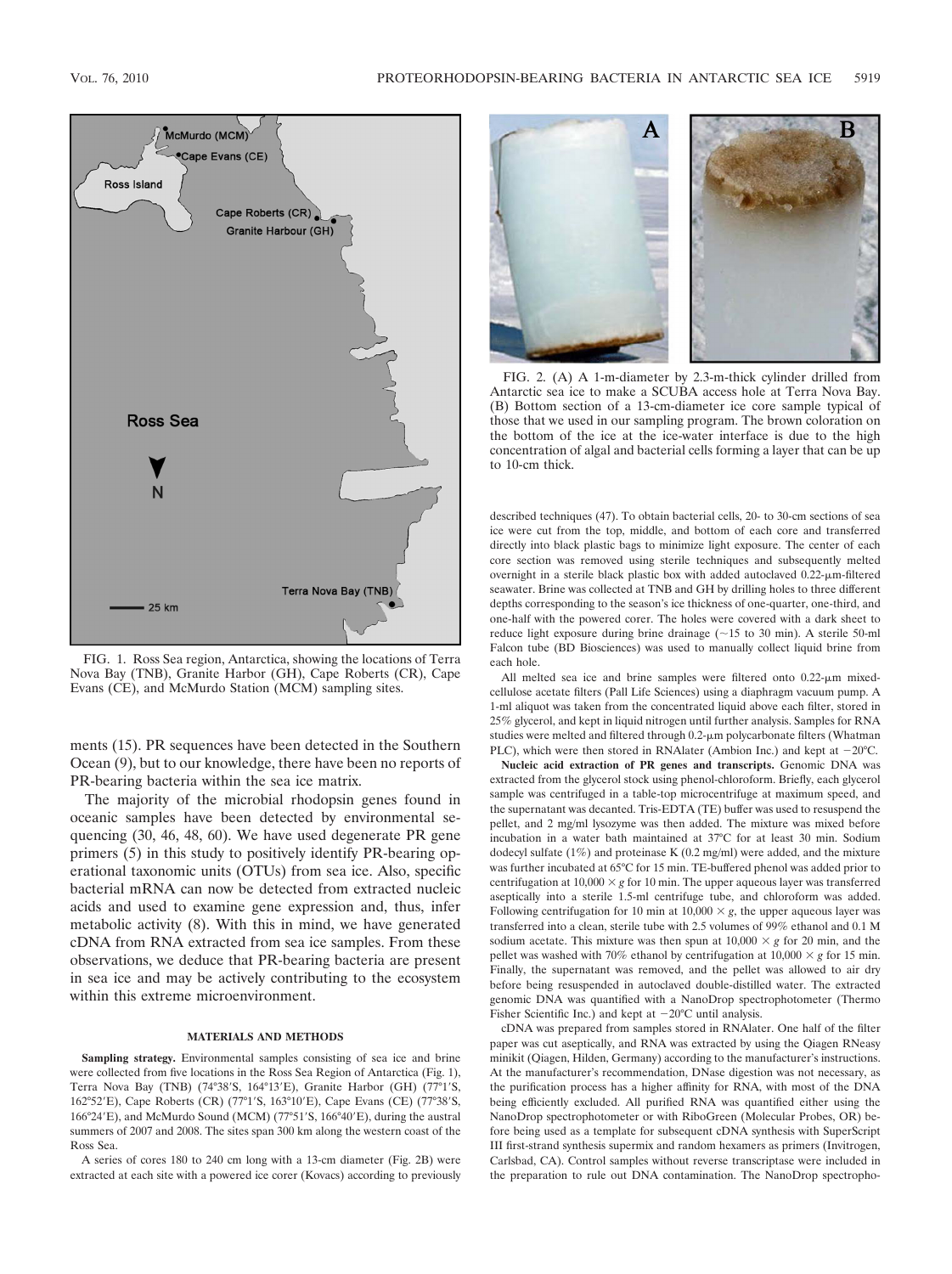TABLE 1. Primers used in this study*<sup>a</sup>*

| Primer        | Direction | Sequence $(5'-3')$       |  |  |
|---------------|-----------|--------------------------|--|--|
| <b>RYIDW</b>  | Forward   | MGNTAYATHGAYTGG          |  |  |
| <b>RYVDW</b>  | Forward   | MGNTAYGTNGAYTGG          |  |  |
| <b>RYADW</b>  | Forward   | MGNTAYGCNGAYTGG          |  |  |
| <b>GWAIYP</b> | Reverse   | <b>GGRTADATNACCCANCC</b> |  |  |
| <b>GWVIYP</b> | Reverse   | <b>GGRTADATNACCCANCC</b> |  |  |
| <b>GWSIYP</b> | Reverse   | <b>GGRTADATNSWCCANCC</b> |  |  |

*<sup>a</sup>* Reported in reference 5.

tometer was also used to quantify cDNA at the end of the synthesis. An aliquot from each extracted RNA and cDNA synthesis reaction was checked for endprocess integrity by using gel electrophoresis.

**PR PCR amplification and diversity analysis.** PRs were amplified from both genomic DNA and cDNA extracts by using combinations of primers (six sets in total) as reported previously by Atamna-Ismaeel et al. (5). PCRs were performed by using a high-fidelity proofreading polymerase mix (TaKaRa Ex *Taq* from Takara Shuzo). PCR was performed in a total volume of 25  $\mu$ l containing 1  $\mu$ l ( $\sim$ 1 to 5 ng/ $\mu$ l) DNA, 200  $\mu$ M deoxynucleoside triphosphates (dNTPs), 1.5 mM MgCl<sub>2</sub>, 0.2 μM primers, and 2.5 units of TaKaRa Ex *Taq* polymerase. Amplification conditions were 95°C for 3 min and 40 cycles of 94°C for 30 s, 50°C for 30 s, and 72°C for 30 s, with a final extension step at 72°C for 10 min. PCR bands between 300 and 500 bp were excised, purified, and cloned with a Qiagen PCR cloning kit (Qiagen, Hilden, Germany) or a pCR2.1 TA cloning kit (Invitrogen, Carlsbad, CA). Competent *Escherichia coli* DH10B or DH5 $\alpha$  (Invitrogen, Carlsbad, CA) cells were transformed with the ligation products and screened using blue/white coloration. Thirty colonies were picked, and the plasmid was extracted by using an alkaline lysis method described elsewhere previously (12).

Unique EcoRI restriction fragment length polymorphism groups from the positive clones were sequenced (Macrogen Inc., South Korea), and the sequences were trimmed of the vector sequence and aligned by using the CLUSTAL program in MEGA, version 4 (57). Reference sequences were recruited from the NCBI (2) and CAMERA (51) databases and added to the alignment. The phylogeny of the translated sequences was constructed with MEGA4.0 based on the neighbor-joining algorithms with 500 bootstrap replicates and Bayesian analysis computed using MrBayes (45), providing confidence estimates for the inferred topologies.

**Nucleotide sequence accession numbers.** The sequences reported in this study have been deposited in the GenBank database under the following accession numbers: GU206107 and GU338798 to GU338849.

## **RESULTS**

A total of 52 positive and distinct PR sequences were obtained from about a thousand analyzed clone samples, with 17 positive cDNA sequences and 35 genomic DNA sequences. Clones were reported for all five sampling sites and were found to be distributed in the top, middle, and bottom sections of the sea ice (see Table 2).

Here, we report the first findings of PR-bearing bacteria within Antarctic sea ice by PCR-based gene surveys of PR genes and PR mRNA. We amplified both genomic DNA extracts and cDNA using the six PR primer combinations recommended previously by Atamna-Ismaeel et al. (5). All primer combinations (Table 1) gave PCR bands, but only one set (RYIDW and GWAIYP) was positive for PR. The spatial distribution of our sequences within the sea ice core is illustrated in Table 2. We found more PR sequences in the bottom of the sea ice than in the middle, while the top of the sea ice had the lowest number of PR sequences. For both the genomic DNA and cDNA samples, more PR-bearing bacteria were found in the bottom-ice sections at CR, GH, and MCM, whereas a higher proportion of clones from the middle-ice section were seen in samples from TNB and CE. Overall, more

TABLE 2. Comparison of numbers of clones collected from different parts of the sea ice

| Site of<br>sampling | GPS <sup>a</sup>           | Location<br>within<br>core | No. of clones         |                |                |
|---------------------|----------------------------|----------------------------|-----------------------|----------------|----------------|
|                     |                            |                            | Genomic<br><b>DNA</b> | <b>CDNA</b>    | Total          |
| <b>CE</b>           | $77^{\circ}38^{\prime}S$ , | Top                        | $\theta$              | $\theta$       | $\theta$       |
|                     | 166°24'E                   | Middle                     | $\theta$              | 1              | 1              |
|                     |                            | <b>Bottom</b>              | $\Omega$              | $\theta$       | $\theta$       |
| <b>CR</b>           | $77^{\circ}1'S$ ,          | Top                        | 0                     | $\theta$       | $\theta$       |
|                     | $163^{\circ}10'$ E         | Middle                     | $\theta$              | 1              | 1              |
|                     |                            | <b>Bottom</b>              | $\theta$              | 4              | 4              |
| <b>MCM</b>          | $77°51'$ S,                | Top                        | $\theta$              | $\theta$       | $\overline{0}$ |
|                     | 166°40'E                   | Middle                     | $\theta$              | $\theta$       | $\overline{0}$ |
|                     |                            | <b>Bottom</b>              | $\theta$              | 6              | 6              |
| <b>GH</b>           | $77^{\circ}1^{\prime}S$ ,  | Top                        | $\theta$              | $\theta$       | 0              |
|                     | 162°52'E                   | Middle                     | 4                     | $\overline{0}$ | 3              |
|                     |                            | <b>Bottom</b>              | 22                    | 2              | 24             |
| <b>TNB</b>          | $74^{\circ}38^{\prime}S$ , | Top                        | 2                     | 1              | 3              |
|                     | 164°13'E                   | Middle                     | 7                     | $\overline{c}$ | 9              |
|                     |                            | <b>Bottom</b>              | $\Omega$              | $\Omega$       | $\theta$       |
| Total               |                            |                            | 35                    | 17             | 52             |

*<sup>a</sup>* GPS, global positioning system.

PR clones were reported for the northern sampling sites than at the higher-latitude sites (Table 2).

**Phylogenetic analysis of PR genes.** Phylogenetic analysis showed that the PR sequences clustered within two known bacterial phyla, the *Bacteroidetes* (*Flavobacteria*) and the *Proteobacteria*, with two unique genomic DNA clades (clades I and II) (Fig. 3) formed within the *Bacteroidetes* cluster. As shown in Fig. 3, our clones showed close relationships to cultivated bacteria and also aligned to previously reported yet uncultured PR bacteria from different aquatic environments. PR clones from the bottom-ice, middle-ice, and brine samples were found widely distributed in sea ice from the Ross Sea at sites more than 300 km apart (Fig. 1). There was a segregation of clones by geographical region, whereby samples collected from the same location were grouped together most of the time. All derived clones, regardless of genomic DNA or cDNA origin, clustered into clades based on their translated nucleotide sequences and were distinct from the outgroup *Salinibacter ruber* (Fig. 3).

Overall, clones with PR genes amplified from genomic DNA found within the *Proteobacteria* group in this study showed 98% bootstrap support and 100% posterior probability values (Fig. 3B). Both values indicate that our clones within this group have well-supported alignment to previously reported sequences within this group. Six of our sequences in this clade were of genomic DNA origin, and they aligned mainly with samples reported from the GOS project (8) and the SAR92 clade (55). Clone TNB-C-3M1 clustered within the *Alphaproteobacteria* group and is grouped with the SAR11 representative *Pelagibacter ubique*. Each clone in the figure is genetically distinct from each other. For example, whether clones originated from the same geographic location and sea ice section (e.g., TNB-B-65-27 and TNB-C-3M20) or from different loca-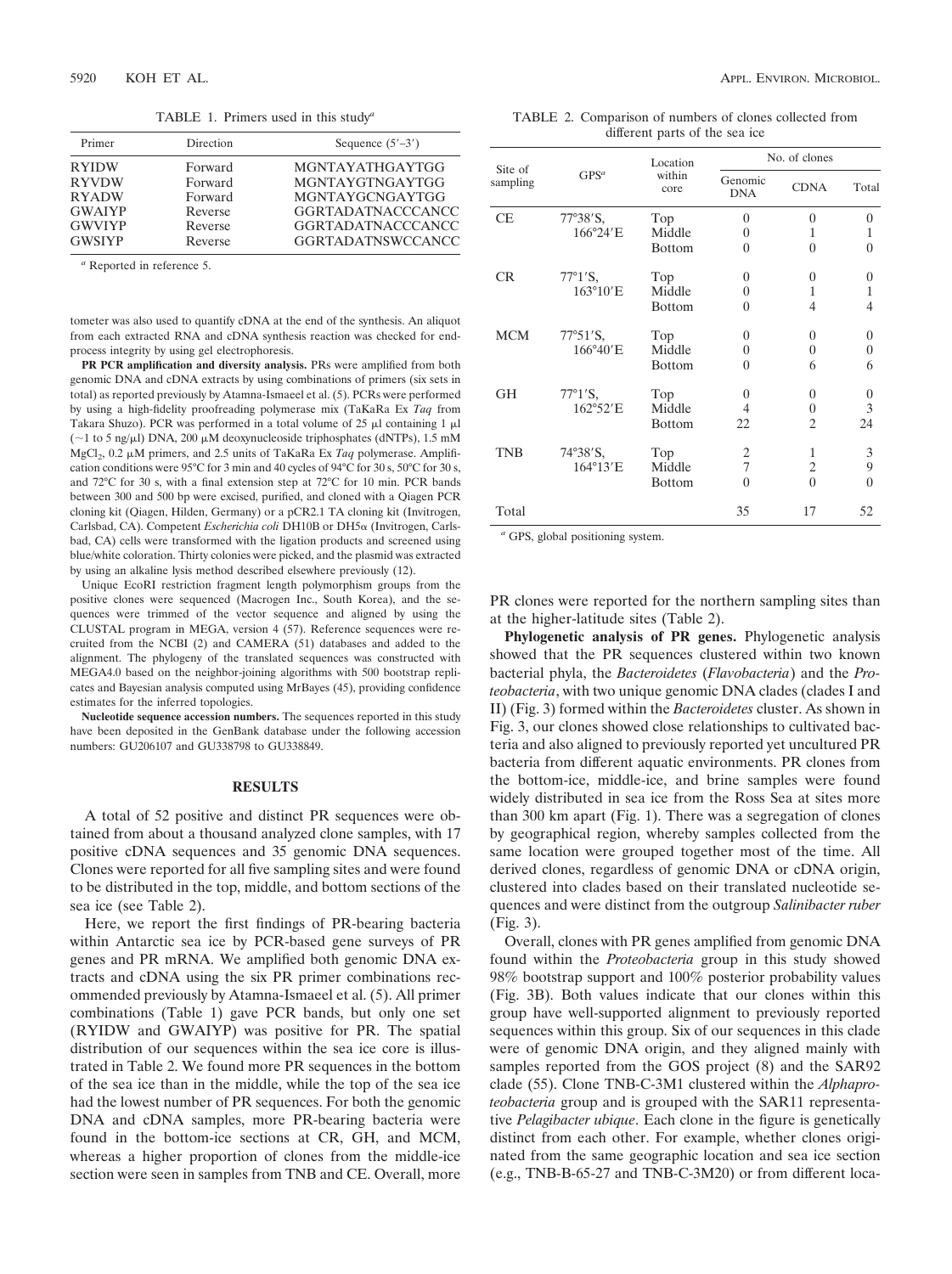

FIG. 3. Phylogenetic tree of genetic and complementary PR genes in Antarctic sea ice and brine based on neighbor-joining analysis of translated nucleotide sequences. (A) The *Bacteriodetes* group of sequences. (B) The *Proteobacteria* group of sequences. Numbers on branches represent bootstrap proportions from 500 replicates. Flavo, *Flavobacteria*; Alpha, *Alphaproteobacteria*; Gamma, *Gammaproteobacteria*. Sequences obtained from this study are labeled by location, type, and clone number (i.e., TNB-C-3M20 indicates a sample collected at *TNB*, collected as sea ice core [*C*], and clone *20* from the *M*iddle section of the *3*rd core). B, brine. Bootstrap values (distance/posterior probability) of 50% or greater are indicated on the branches. The bar shows the genetic distance.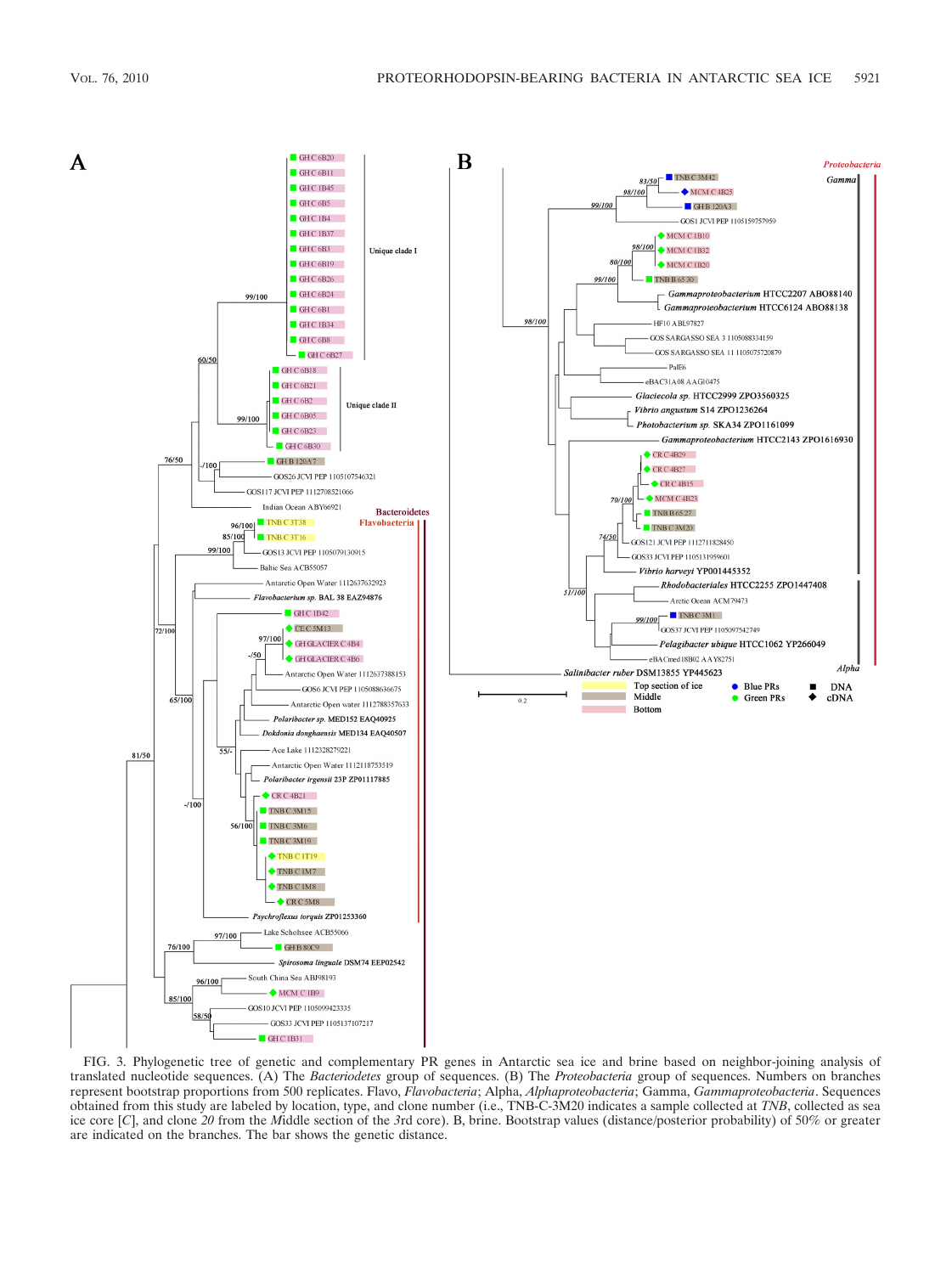tions and sea ice sections (e.g., GH-B-120A3 and TNB-C-3M42), their translated nucleotide sequences were quite distinct (Fig. 3B).

Within the *Bacteroidetes* group, our samples aligned to both cultured and uncultured environmental PR *Flavobacteria* at a bootstrap value of 72%. PR gene sequences that were isolated from TNB and CR core samples were all genetically similar to *Polaribacter irgensii*, although bootstrap support was low (Fig. 3A). Our cDNA clones from CE and GH glacier were also found to be related to another cultivated PR-containing species, *Psychroflexus torquis*, although with lower confidence levels. One of our clones obtained from the bottom ice of GH was aligned with a 50% probability value to a coastal sample (GOS10) from the GOS project (8).

Two distinct groups of clones, unique genomic DNA clades I and II, from the GH sea ice were placed within the phylum *Bacteriodetes* but did not cluster with any known PR clones (Fig. 3A). Clone GH-B-80C9, isolated from brine collected at GH at an 80-cm depth, was adjacent to a sequence from a German freshwater lake (5), although the sequences are genetically distinct, while clone GH-B-120A7, also from a brine sample at GH, aligned between environmental clones from the Indian Ocean and GOS samples collected from the open ocean and coast (8); again, the sequences are genetically quite distinct, as shown in Fig. 3A.

**Active proteorhodopsin.** To identify bacteria actively expressing PR genes in natural populations, we used reverse transcription-PCR to identify PR gene mRNA from the environment. Sequences of PR genes obtained from RNA samples stored in RNAlater and converted to cDNA were grouped into the same two phyla as those from genomic DNA (Fig. 3). Eight of the cDNA sequences were found in the *Proteobacteria* clade, showing at least a 50% posterior probability value compared to the genomic DNA sequences. The majority of the cDNA transcripts within the phylum *Bacteriodetes* were found clustered in the *Flavobacteria* group (Fig. 3A). Even within this cluster, intersite and intracore genetic differences are obvious. The cDNA transcripts derived from the MCM and CR sites, which are  $\sim$ 300 km apart, exhibited distinct genetic variability, and even the three cDNA transcript-translated nucleotide sequences from the CR bottom ice showed genetic differences (Fig. 3B).

Within the *Bacteroidetes* PR cluster, one cDNA clone (MCM-B-1C9) from the MCM bottom ice is distantly related to a South China Sea clone (96% bootstrap support), and the other cDNA clones clustered closely to the cultured PR representatives *Polaribacter* sp. strain MED152 and *Dokdonia donghaensis* MED134 (Fig. 3A).

From Fig. 3, several differences from the genomic DNA results were evident. A large number of genomic DNA clones formed two separate unknown clusters (unique clades I and II) with no corresponding cDNA sequences. We also noted that a larger percentage of cDNA clones was found from the middle and top regions of the ice (52%) than genomic DNA (23%) (Table 2). However, the cDNA sequences within the tree were generally distinct from the genomic DNA sequences. The majority of the cDNA sequences have low bootstrap and  $\leq 50\%$ probability values compared to the genomic DNA sequences.

**Spectral tuning of PRs.** Ten and thirty-eight of the predicted PR proteins retrieved in this study contained leucine or methionine at position 105, respectively, suggesting that they are green-absorbing PRs. Only four of the clones (Fig. 3) had glutamine in this position, which suggests that they are blueabsorbing PRs. We found green-absorbing PRs throughout the ice, but three of the blue-absorbing species were found in the midregion of the ice at TNB and GH, and only one of the blue-absorbing PRs were found in the MCM bottom ice. The two blue-absorbing PR clones from midcore samples at TNB are genetically quite distinct. Clone TNB-C-3M1 is closely related to blue-absorbing GOS samples (99% bootstrap support), while clone TNB-C-3M42 is most closely matched to clones from MCM and GH despite the sites being more than 300 km apart. All blue-absorbing PRs were found among members of the *Proteobacteria*, with three out of four in the *Gammaproteobacteria* class (Fig. 3B).

#### **DISCUSSION**

PR-bearing bacteria account for 13 to 70% of the overall microorganisms in the euphotic zone (49, 60) and may thus play an important role in all marine ecosystems. The findings presented here confirm the presence of PRs within the Antarctic sea ice matrix. This work is a part of New Zealand's Latitudinal Gradient Project (LGP), which is a multidisciplinary program studying marine and terrestrial ecosystems over 6° of latitude in the Ross Sea region (29). We identified PR-bearing bacteria at all depths in sea ice (Table 2) from LGP-designated sites—TNB and GH—located  $\sim$ 300 km apart within the Ross Sea region (Fig. 1). PR clones from each site were clustered together and were generally genetically distinct from clones identified at the other sites (Fig. 3).

Fourteen positive PR sequences from the *Proteobacteria* and 38 from the *Bacteroidetes* were identified in sea ice, with many aligning alongside environmental metagenome sequences from the GOS project, including those from estuarine, open-ocean, and coastal environments (46). This illustrates that PR bacteria are widely distributed in marine waters. However, the majority of our clones are generally distinct from their GOS relatives (Fig. 3).

Our genomic DNA data revealed that a number of sea ice PR-bearing bacteria were distributed into two unique clades. Given that both clades were well separated from the rest of the reported *Flavobacteria* group of clones, we suspect that the sequences in both clades indicate a wider diversity of rhodopsin genes within the phylum *Bacteroidetes* than previously thought. The closest known match to those clusters is *Spirosoma linguale* DSM74. Hence, there might be more PR-similar genes in other taxonomic subgroups beyond what has been reported to date (25, 26, 62). Our sequences are the first set to be reported for a new group of PR analogues in the *Bacteroidetes*.

The SAR11 clade is one of the most numerically abundant microorganisms in the ocean, at  $\sim$  2.4  $\times$  10<sup>28</sup> cells (42). However, in the Southern Ocean, limited diversity (61) and seasonally variable concentrations (23) of SAR11 were noted. Only one clone in this study, TNB-C-3M1, was closely aligned with SAR11 representatives. Also, none of our clones aligned with the SAR86 clade of PR genes, which was reported to comprise the majority of Antarctic pelagic PR sequences in a previous study (10). The choice of PCR primers (5), molecular tech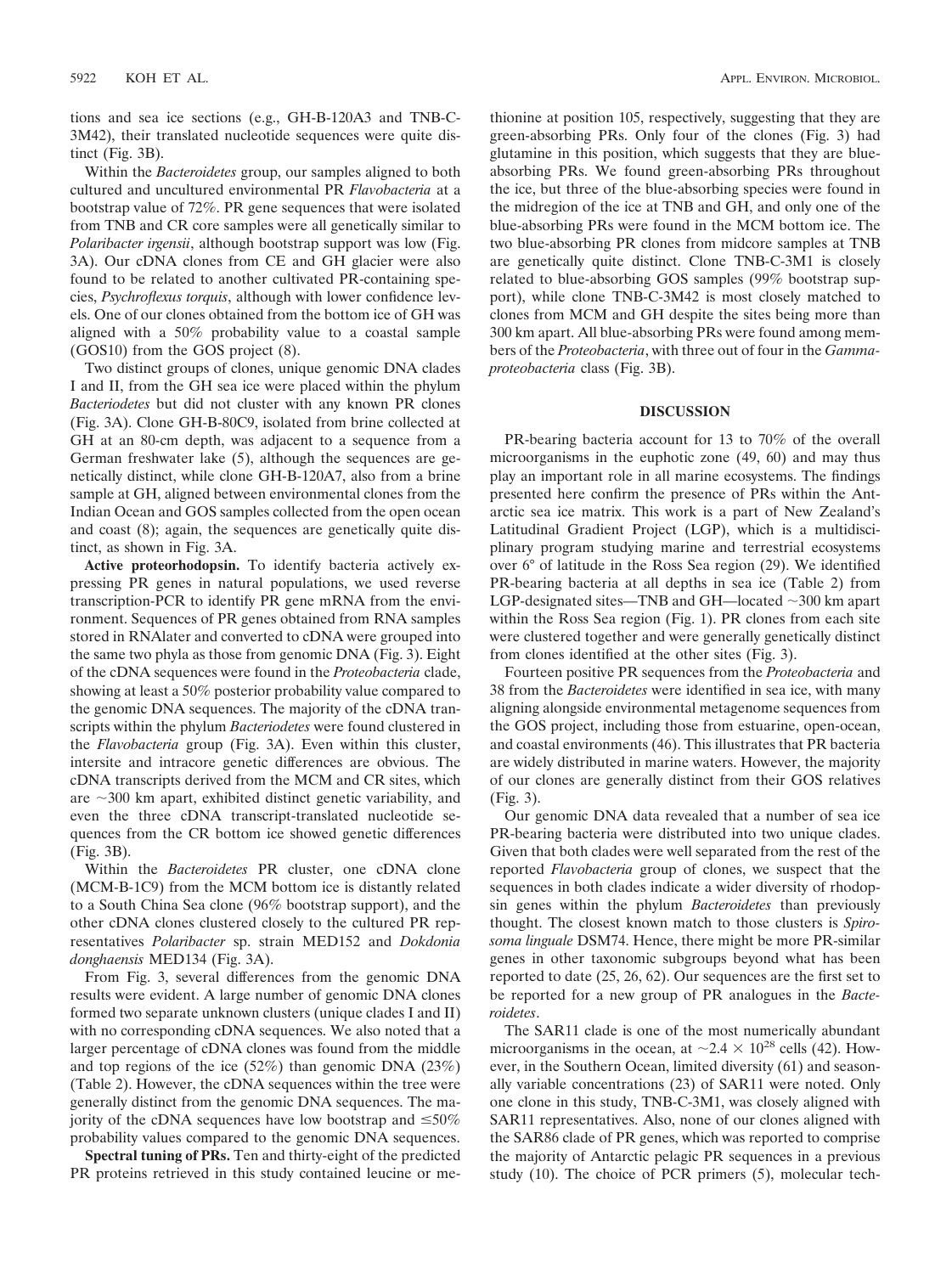nique biases (50, 58), and the physiochemical conditions within the sea ice matrix (17, 22, 44) could explain the low number of SAR11 clade-affiliated PR clones, reflecting some degree of environmental selection.

Several clones were closely matched genetically to an Antarctic bacterium, *P. irgensii* (27) (Fig. 3). Sequences from *P. irgensii* are well represented in the Antarctic region (13) and were one of the most common Antarctic OTUs detected in a latitudinal study by Abell and Bowman (1). Cottrell and Kirchman commented previously that PR genes from the Northern and Southern Hemispheres are significantly different (19). In support of this, we noted that none of the clones obtained in the current study matched closely with Arctic Ocean sequences. Even within the 300-km radius encompassed in our study, there were distinct differences in PR community structures encountered at different sites. Some of our samples aligned with GOS samples collected from temperate and tropical regions (46), although they were always genetically distinct. It is apparent that PalE6, which was previously reported near Palmer Station, Antarctica (10), is quite distinct from any of the clones detected within this study (Fig. 3). Our results therefore suggest that, in general, PR-bearing bacteria might be geographically isolated in the Ross Sea from other regions in the Southern Ocean. However, the limited sample size precludes major conclusions at this point.

Over half of the sequences identified in the genomic DNA analysis were placed into an unknown group related to the *Bacteroidetes* (unique genomic DNA clades I and II). However, no sequences in the cDNA set were found from this group, which indicates that microorganisms identified here may be dormant in sea ice (32). Eight *Gammaproteobacteria* clones from the midsection of the core and four from the bottom section were found in the cDNA analysis. None of these clones were closely related to the known sequences included in the analysis, and they also appear to be different from the three *Gammaproteobacteria* sequences identified in the genomic DNA sequence analysis. This suggests that, while they appear to be physiologically active, these 12 clones may be in relatively low abundance and were therefore not found in our initial screening of genomic DNA. Further studies using highthroughput 454 pyrosequencing (52) or quantitative PCR may be required to properly evaluate this question.

For the first time, we show by the use of cDNA methods that sea ice bacteria are indeed actively expressing PR mRNA, meaning that microorganisms within this ecosystem may use PR as a proton pump to harvest light energy for cellular metabolism. Our results suggest that bacteria exploiting PR phototrophy might be physiologically active *in situ*, which may be of ecological importance to the Antarctic sea ice ecosystem, as chlorophyll-based phototrophy by microalgae may not be the sole source of energy within the ice matrix (4, 34). Recent studies by Martin et al. (39) have shown that sea ice bacteria exhibit high single-cell metabolic activity and are likely to be actively involved in the microbial loop. Other studies have also reported a high proportion of viable bacteria in the Southern Ocean (4, 43, 44). However, the exact role and contribution of PR-bearing bacteria in the sea ice ecosystem have yet to be clearly defined.

Lami et al. (33a) recently suggested that light influences the growth of PR-containing bacteria and the regulation of PR mRNA synthesis in natural communities. In addition, cultivated *Dokdonia donghaensis* MED134 cells grown in dissolved organic matter (DOM)-enriched media under light conditions *in vitro* have been shown to exhibit higher growth rates than when grown under reduced-light and/or DOM conditions (25). Furthermore, Walter et al. (60a) showed that PR allows transfected *E. coli* cells to resist environmental respiration challenges by harvesting light energy. Clones in our study were collected during the summer period, where light is present for 24 h at intensities that vary more than 1,000-fold from the top to the bottom of the ice (16, 17). The highest concentrations of genomic DNA and cDNA clones detected were at the bottom of the sea ice, where light intensity is relatively low (Table 2). Given that the bottom of the sea ice has the highest biomass concentration (Fig. 2) compared to that of the upper portion, with lower concentrations of bacteria (22, 56), it is perhaps not surprising that the amount of PR sequences obtained from this section was larger.

Solar radiation, which regulates the production and growth of SIMCO (22), is highly scattered in sea ice, and the moreenergetic blue light predominates (16). However, given the abundance of microalgae in the bottom 5 to 10 cm of annual fast ice, the only available light for prokaryotic phototrophs at the bottom of the ice will be in the green waveband (31). The disjunct distribution of green- and blue-absorbing PRs over a distance of more than 300 km uncovered in our study suggests a response to the light environment and further indicates that these organisms may be functional in the ice and not simply trapped there during ice formation. If this is true, they may play an important role in the microbial sea ice ecosystem either as a means of energy harvesting or via a sensory role (38, 53). PR might thus confer a selective advantage and/or enhancement to bacteria for other cellular functions, and phototrophy is likely to be beneficial to the organisms considering the ecological costs of maintaining essential genes and synthesizing proteins (21). Some organisms might use PR only as a mechanism of survival under harsh conditions, which would not be readily demonstrated *in vitro*.

Marine PRs may harbor a diverse array of physiological, biogeochemical, and ecological functions that warrant further investigation. The information gathered from the thousands of PR sequences acquired using cultivation and metagenomic techniques from different geographical and ecological environments suggests that environmental control and natural selection significantly affect the distribution and evolution of PR (11). A better understanding of the roles of PR might help us predict some potentially important and imminent impacts of global change on marine communities (21).

Here, we present the first report of PR-bearing bacteria from Antarctic sea ice. Although we illustrate similarities to previously reported PR-containing bacteria, our sea ice-derived bacterial sequences are generally distinct. We also suggest that these ice-associated bacteria are physiologically adapted to a unique environment (22). These results also suggest that the SAR11 clade PR-containing bacteria may not be as abundant in Antarctic sea ice as in the North Atlantic (18) or the Southern Ocean (23) and that previously undetected and unreported PR-containing bacteria might be present in this extreme environment.

Ultimately, field experiments will need to be conducted to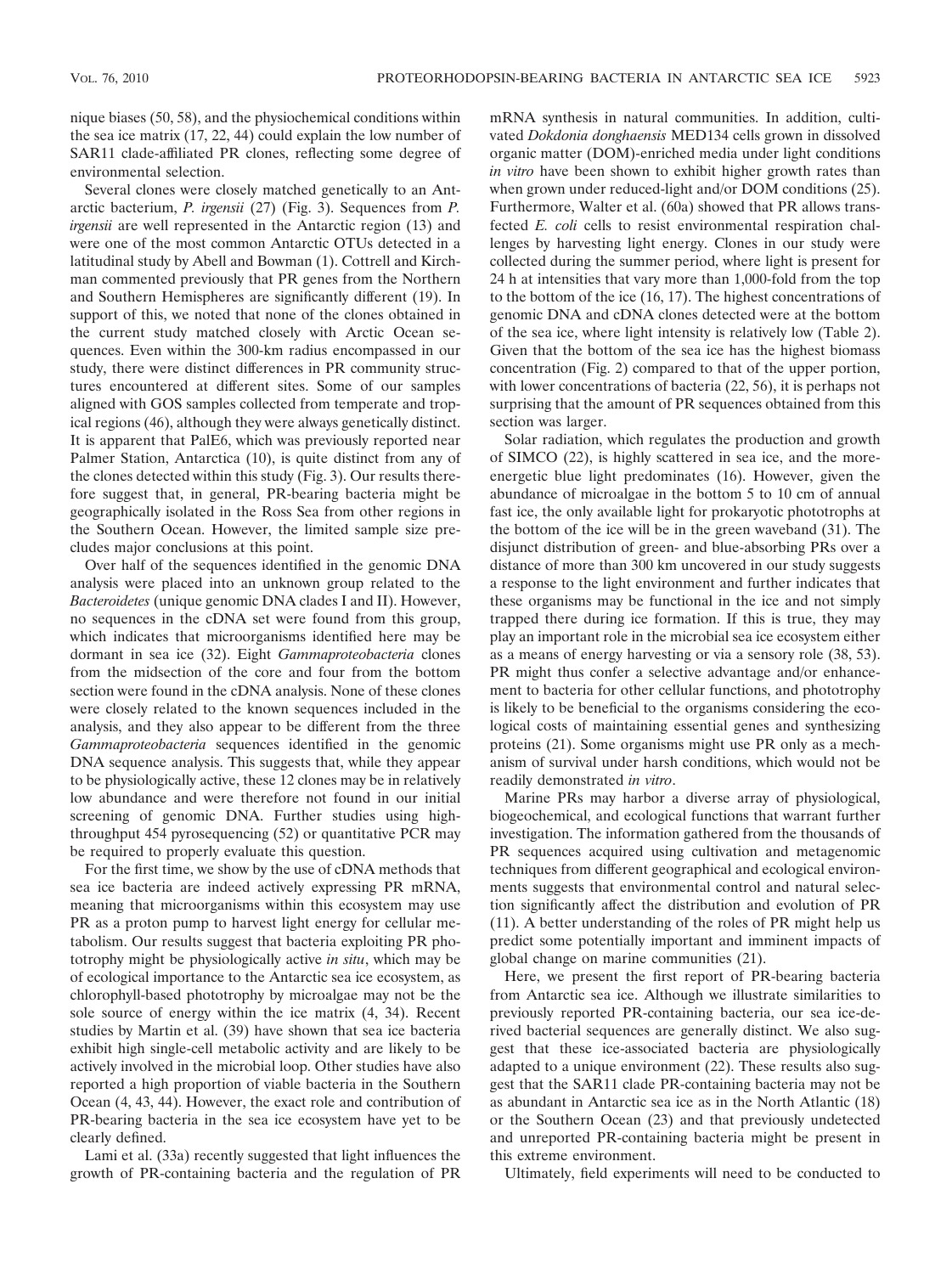establish the ecological roles of PR in the energetics of microbial assemblages in the sea (33).

#### **ACKNOWLEDGMENTS**

We thank Stuart Donachie (University of Hawaii) for his help with field sampling and Joe Zuccarello (Victoria University of Wellington) for phylogenetic tree discussion and construction. We also thank both anonymous reviewers for their suggestions to improve the manuscript. We thank Antarctica New Zealand for logistics and field support.

This research was supported by New Zealand Foundation of Research Science and Technology grant number VICX0706 to K.G.R. and grant number 1203/06 from the Israel Science Foundation to O.B. E.Y.K. was awarded Education NZ PSAA and VUW SFRG grants to conduct preliminary work at the O.B. laboratory.

We declare no conflicts of interest.

#### **REFERENCES**

- 1. **Abell, G. C. J., and J. P. Bowman.** 2005. Ecological and biogeographic relationships of class Flavobacteria in the Southern Ocean. FEMS Microbiol. Ecol. **51:**265–277.
- 2. **Altschul, S. F., W. Gish, W. Miller, E. W. Myers, and D. J. Lipman.** 1990. Basic Local Alignment Search Tool. J. Mol. Biol. **215:**403–410.
- 3. **Arrigo, K. R., and D. N. Thomas.** 2004. Large scale importance of sea ice biology in the Southern Ocean. Antarct. Sci. **16:**471–486.
- 4. **Arrigo, K. R., D. L. Worthen, A. Schnell, and M. P. Lizotte.** 1998. Primary production in Southern Ocean waters. J. Geophys. Res. **103:**15587–15600.
- 5. **Atamna-Ismaeel, N., G. Sabehi, I. Sharon, K.-P. Witzel, M. Labrenz, K. Jurgens, T. Barkay, M. Stomp, J. Huisman, and O. Beja.** 2008. Widespread distribution of proteorhodopsins in freshwater and brackish ecosystems. ISME J. **2:**656–662.
- 6. **Atkinson, A., V. Siegel, E. Pakhomov, and P. Rothery.** 2004. Long-term decline in krill stock and increase in salps within the Southern Ocean. Nature **432:**100–103.
- 7. **Azam, F., D. C. Smith, and J. T. Hollibaugh.** 1991. The role of the microbial loop in Antarctic pelagic ecosystems. Polar Res. **10:**239–243.
- 8. **Bachoon, D. S., F. Chen, and R. E. Hodson.** 2001. RNA recovery and detection of mRNA by RT-PCR from preserved prokaryotic samples. FEMS Microbiol. Lett. **201:**127–132.
- 9. **Beja, O., L. Aravind, E. V. Koonin, M. T. Suzuki, A. Hadd, L. P. Nguyen, S. B. Jovanovich, C. M. Gates, R. A. Feldman, J. L. Spudich, E. N. Spudich, and E. F. Delong.** 2000. Bacterial rhodopsin: evidence for a new type of phototrophy in the sea. Science **289:**1902–1906.
- 10. **Beja, O., E. N. Spudich, J. L. Spudich, M. Leclerc, and E. F. Delong.** 2001. Proteorhodopsin phototrophy in the ocean. Nature **411:**786–789.
- 11. **Bielawski, J. P., K. A. Dunn, G. Sabehi, and O. Beja.** 2004. Darwinian adaptation of proteorhodopsin to different light intensities in the marine environment. Proc. Natl. Acad. Sci. U. S. A. **101:**14824–14829.
- 12. **Bimboim, H. C., and J. Doly.** 1979. A rapid alkaline extraction procedure for screening recombinant plasmid DNA. Nucleic Acids Res. **7:**1513–1523.
- 13. **Brinkmeyer, R., K. Knittel, J. Jurgens, H. Weyland, R. Amann, and E. Helmke.** 2003. Diversity and structure of bacterial communities in Arctic versus Antarctic pack ice. Appl. Environ. Microbiol. **69:**6610–6619.
- 14. **Brown, M. V., and J. P. Bowman.** 2001. A molecular phylogenetic survey of sea-ice microbial communities. FEMS Microbiol. Ecol. **35:**267–275.
- 15. **Bryant, D. A., and N.-U. Frigaard.** 2006. Prokaryotic photosynthesis and phototrophy illuminated. Trends Microbiol. **14:**488–496.
- 16. **Buckley, R. G., and H. J. Trodahl.** 1987. Scattering and absorption of visible light by sea ice. Nature **326:**867–869.
- 17. **Buckley, R. G., and H. J. Trodahl.** 1987. Thermally driven changes in the optical properties of sea ice. Cold Reg. Sci. Technol. **14:**201–204.
- 18. **Campbell, B. J., L. A. Waidner, M. T. Cottrell, and D. L. Kirchman.** 2007. Abundant proteorhodopsin genes in the North Atlantic Ocean. Environ. Microbiol. **10:**99–109.
- 19. **Cottrell, M. T., and D. L. Kirchman.** 2009. Photoheterotrophic microbes in the Arctic Ocean in summer and winter. Appl. Environ. Microbiol. **75:**4958– 4966.
- 20. **de la Torre, J. R., L. M. Christianson, O. Beja, M. T. Suzuki, D. M. Karl, J. Heidelberg, and E. F. Delong.** 2003. Proteorhodopsin genes are distributed among divergent marine bacterial taxa. Proc. Natl. Acad. Sci. U. S. A. **100:**12830–12835.
- 21. **Fuhrman, J. A., M. S. Schwalbach, and U. Stingl.** 2008. Proteorhodopsins: an array of physiological roles? Nat. Rev. Microbiol. **6:**488–494.
- 22. **Garrison, D. L., C. W. Sullivan, and S. F. Ackley.** 1986. Sea ice microbial communities in Antarctica. Bioscience **36:**243–250.
- 23. **Giebel, H. A., T. Brinkhoff, W. Zwisler, N. Selje, and M. Simon.** 2009. Distribution of Roseobacter RCA and SAR11 lineages and distinct bacterial communities from the subtropics to the Southern Ocean. Environ. Microbiol. **11:**2164–2178.
- 24. **Giovannoni, S. J., L. Bibbs, J.-C. Cho, M. D. Stapels, R. Desiderio, K. L. Vergin, M. S. Rappe, S. Laney, L. J. Wilhelm, H. J. Tripp, E. J. Mathur, and D. F. Barofsky.** 2005. Proteorhodopsin in the ubiquitous marine bacterium SAR11. Nature **438:**82–85.
- 25. **Gomez-Consarnau, L., J. M. Gonzalez, M. Coll-Llado, P. Gourdon, T. Parscher, R. Neutze, C. Pedros-Alio, and J. Pinhassi.** 2007. Light stimulates growth of proteorhodopsin-containing marine Flavobacteria. Nature **445:** 210–213.
- 26. **Gonzalez, J. M., B. Fernandez-Gomez, A. Fernandez-Guerra, L. Gomez-Consarnau, O. Sanchez, M. Coll-Llado, J. del Campo, L. Escudero, R. Rodriguez-Martinez, L. Alonso-Saez, M. Latasa, I. Paulsen, O. Nedashkovskaya, I. Lekunberri, J. Pinhassi, and C. Pedros-Alio.** 2008. Genome analysis of the proteorhodopsin-containing marine bacterium Polaribacter sp. MED152 (Flavobacteria). Proc. Natl. Acad. Sci. U. S. A. **105:**8724–8729.
- 27. **Gosink, J. J., C. R. Woese, and J. T. Staley.** 1998. *Polaribacter* gen. nov. with three new species, *P. irgensii* sp. nov., *P. franzmannii* sp. nov. and *P. filamentus* sp. nov., gas vacuolate polar marine bacteria of the *Cytophaga-Flavobacterium-Bacteroides* group and reclassification of '*Flectobacillus glomeratus* ' as *Polaribacter glomeratus* comb. nov. Int. J. Syst. Evol. Microbiol. **34:**223–235.
- 28. **Gross, L.** 2005. As the Antarctic ice pack recedes, a fragile ecosystem hangs in the balance. PLoS Biol. **3:**557–561.
- 29. **Howard-Williams, C., D. Peterson, W. B. Lyons, R. Cattaneo-Vietti, and S. Gordon.** 2006. Measuring ecosystem response in a rapidly changing environment: the Latitudinal Gradient Project. Antarct. Sci. **18:**465–471.
- 30. **Jiao, N., F. Feng, and B. Wei.** 2006. Proteorhodopsin—a new path for biological utilization of light energy in the sea. Chin. Sci. Bull. **51:**889–896.
- 31. **Johnsen, S., and H. Sosik.** 2004. Shedding light on light in the ocean. Oceanus Mag. **43:**1–5.
- 32. **Kaneko, T., R. M. Atlas, and M. Krichevsky.** 1977. Diversity of bacterial populations in the Beaufort Sea. Nature **270:**596–599.
- 33. **Karl, D. M.** 2007. Microbial oceanography: paradigms, processes and promise. Nat. Rev. Microbiol. **5:**759–769.
- 33a.**Lami, R., M. T. Cottrell, B. J. Campbell, and D. L. Kirchman.** 2009. Lightdependent growth and proteorhodopsin expression by *Flavobacteria* and SAR11 in experiments with Delaware coastal waters. Environ. Microbiol. **11:**3201–3209.
- 34. **Legendre, L., S. F. Ackley, G. S. Dieckmann, B. Gulliksen, R. Horner, T. Hoshiai, I. A. Melnikov, W. S. Reeburgh, M. Spindler, and C. W. Sullivan.** 1992. Ecology of sea ice biota. 2. Global significance. Polar Biol. **12:**429–444.
- 35. **Lizotte, M. P.** 2001. The contributions of sea ice algae to Antarctic marine primary production. Am. Zool. **41:**57–73.
- 36. **Longnecker, K., B. F. Sherr, and E. B. Sherr.** 2005. Activity and phylogenetic diversity of bacterial cells with high and low nucleic acid content and electron transport system activity in an upwelling ecosystem. Appl. Environ. Microbiol. **71:**7737–7749.
- 37. **Man, D. L., W. W. Wang, G. Sabehi, L. Aravind, A. F. Post, R. Massana, E. N. Spudich, J. L. Spudich, and O. Beja.** 2003. Diversification and spectral tuning in marine proteorhodopsins. EMBO J. **22:**1725–1731.
- 38. **Man-Aharonovich, D., G. Sabehi, O. A. Sineshchekov, E. N. Spudich, J. L. Spudich, and O. Beja.** 2004. Characterization of RS29, a blue-green proteorhodopsin variant from the Red Sea. Photochem. Photobiol. Sci. **3:**459–462.
- 39. **Martin, A., J. A. Hall, R. O'Toole, S. K. Davy, and K. G. Ryan.** 2008. High single-cell metabolic activity in Antarctic sea ice bacteria. Aquat. Microb. Ecol. **52:**25–31.
- 40. **Martinez, A., A. S. Bradley, J. R. Waldbauer, R. E. Summons, and E. F. Delong.** 2007. Proteorhodopsin photosystem gene expression enables photophosphorylation in a heterologous host. Proc. Natl. Acad. Sci. U. S. A. **104:**5590–5595.
- 41. **McMinn, A., C. Ashworth, and K. Ryan.** 1999. Growth and productivity of Antarctic sea ice algae under PAR and UV irradiances. Bot. Mar. **42:**401– 407.
- 42. **Morris, R. M., M. S. Rappe, S. A. Connon, K. L. Vergin, W. A. Siebold, C. A. Carlson, and S. J. Giovannoni.** 2002. SAR11 clade dominates ocean surface bacterioplankton communities. Nature **420:**806–810.
- 43. **Ortega-Retuerta, E., I. Reche, E. Pulido-Villena, S. Agusti, and C. M. Duarte.** 2008. Exploring the relationship between active bacterioplankton and phytoplankton in the Southern Ocean. Aquat. Microb. Ecol. **52:**99–106.
- 44. **Pearce, I., A. T. Davidson, E. M. Bell, and S. Wright.** 2007. Seasonal changes in the concentration and metabolic activity of bacteria and viruses at an Antarctic coastal site. Aquat. Microb. Ecol. **47:**11–23.
- 45. **Ronquist, F., and J. P. Huelsenbeck.** 2003. MrBayes 3: Bayesian phylogenetic inference under mixed models. Bioinformatics **19:**1572–1574.
- 46. **Rusch, D. B., A. L. Halpern, G. Sutton, K. B. Heidelberg, S. Williamson, S. Yooseph, D. Wu, J. A. Eisen, J. M. Hoffman, K. Remington, K. Beeson, B. Tran, H. Smith, H. Baden-Tillson, C. Stewart, J. Thorpe, J. Freeman, C. Andrews-Pfannkoch, J. E. Venter, K. Li, S. Kravitz, J. F. Heidelberg, T. Utterback, Y.-H. Rogers, L. I. Falcon, V. Souza, G. N. Bonilla-Rosso, L. E. Eguiarte, D. M. Karl, S. Sathyendranath, T. Platt, E. Bermingham, V. Gallardo, G. Tamayo-Castillo, M. R. Ferrari, R. L. Strausberg, K. Nealson, R. Friedman, M. Frazier, and J. C. Venter.** 2007. The *Sorcerer II* Global Ocean Sampling Expedition: Northwest Atlantic through Eastern Tropical Pacific. PLoS Biol. **5:**e77.